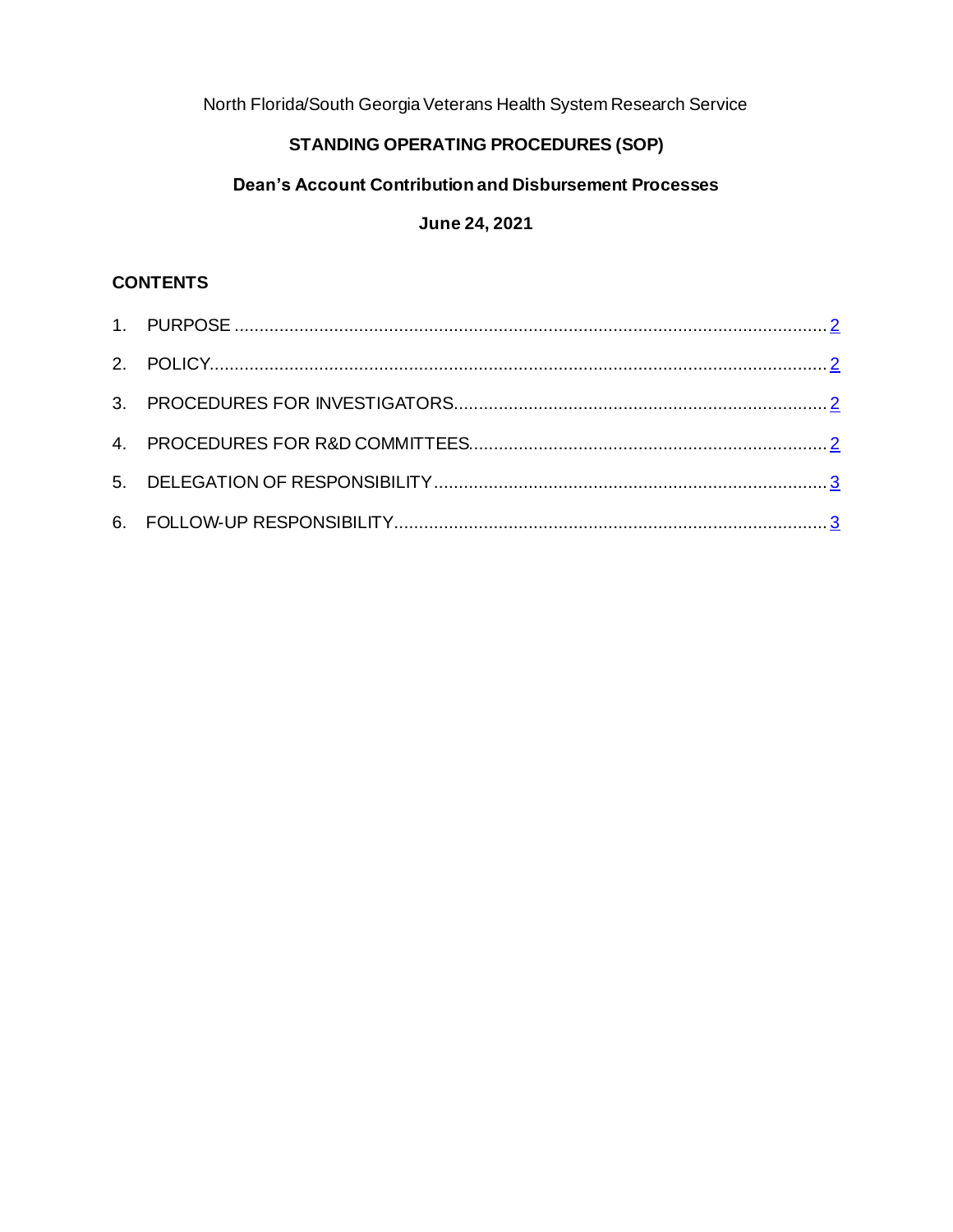### <span id="page-1-0"></span>**1. PURPOSE**

The purpose of this SOP is to describe the process for contributing to the University of Florida (UF) Dean's Account, to outline procedures for requesting disbursement from the account, and to delineate items and activities that have priority in terms of accessing the funds.

### **2. POLICY**

The funds in this account are designated for the "VA Research Center." These funds can be used for myriad purposes, as long as the charge represents a benefit to VA research. While there has typically been a broad interpretation of the benefit to research, the intent of funds dispersed is to be used for:

- 1. The general benefit to the VA research community.
- 2. Principle investigators (PI) to purchase items and/or materials that are essential for the continuation of their research that were not anticipated in their grant budget.
- 3. PI travel to present scientific results at prestigious national meetings not otherwise covered by grant funds up to \$1,200.00 or leadership travel (such as ACOS or Director) for recruitment interviews for VA Research Service up to \$1,500.00.
- 4. Other activities that add value to the scope and mission of the research enterprise at the North Florida/South Georgia Veterans Health System (NF/SG VHS).

#### <span id="page-1-1"></span>**3. PROCEDURES FOR INVESTIGATORS**

#### Assigning VA as Center Recipient

Investigators and departments can manage distribution details for Facilities & Administration eligible research projects for NIH or other grant applications by following the procedures detailed in the document "Guide – UFIRST Updating Project F&A Returns." See also "UFIRST\_Updating Project F&A Returns Advice." In **step 4** of the Guide, you are asked to select the Center to which funds are to be allocated. Enter "%VA" in the text box. This will bring up the Dean's Account.

#### Requesting Funds from Account

- 1. To receive funds from the Dean's Account, investigators are required to make a formal request to the Research Budget Subcommittee.
- <span id="page-1-2"></span>2. The request can be in the form of a memorandum but must include the following:
	- a. Reason for the request through this mechanism.
	- b. How the funds will be used to enhance the research program at NF/SG VHS.
	- c. Total amount of funds requested with budget justification.

#### **4. PROCEDURES FOR R&D COMMITTEES**

Once approval or disapproval is recommended by the Research Budget Subcommittee (RBS), that item is recorded in the RBS Minutes and those minutes are presented to the R&D Committee for final approval by the RBS Coordinator. The Chair or designated representative of the RBS will provide a report on the topic to the R&D Committee during its monthly meeting regarding discussion and recommendations. The R&D Committee will make a motion and vote on final approval or disapproval of the request.